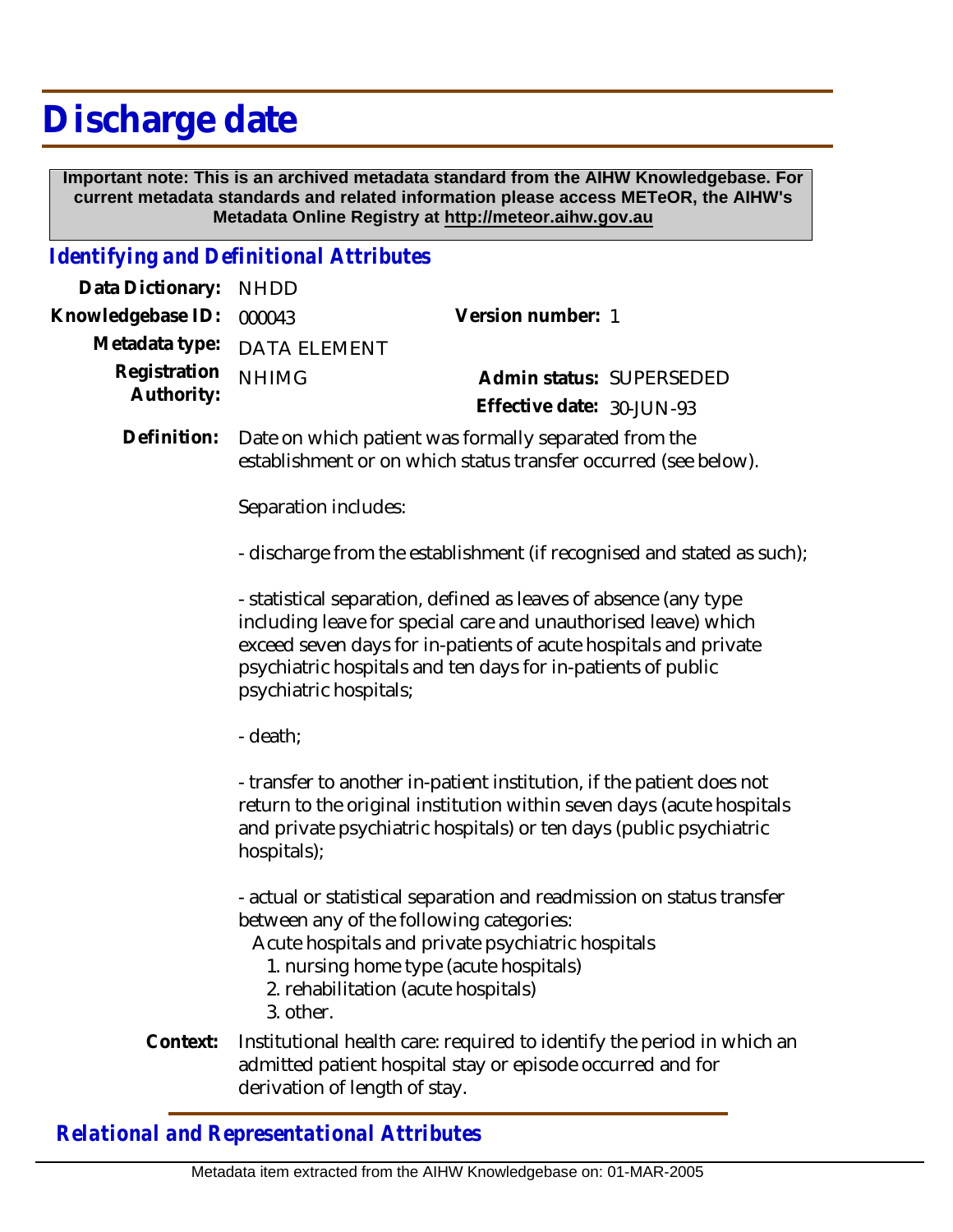| Datatype: Numeric                |                                                                                                                                                                                                                                                     |
|----------------------------------|-----------------------------------------------------------------------------------------------------------------------------------------------------------------------------------------------------------------------------------------------------|
| Representational DATE<br>form:   |                                                                                                                                                                                                                                                     |
| Representation DDMMYY<br>layout: |                                                                                                                                                                                                                                                     |
| Minimum Size: 6                  |                                                                                                                                                                                                                                                     |
| Maximum Size: 6                  |                                                                                                                                                                                                                                                     |
|                                  | Data Domain: NOVAL Valid dates                                                                                                                                                                                                                      |
|                                  | Related metadata: is used in the calculation of Length of stay version 1<br>has been superseded by Discharge date version 2<br>is used in the derivation of Diagnosis related group version 1<br>is used in the derivation of Separations version 2 |

# *Administrative Attributes*

**Source Document:**

**Source Organisation:** National Health Data Committee

Comments: The effects of definition and recording of leave periods on discharge policy is discussed in relation to data element Leave periods.

Acute hospitals and private psychiatric hospitals

The Morbidity Working Party recommended that change of status (as measured by Type of episode of care) be ideally accompanied by discharge and readmission. This would result in separate records for acute episodes and non-acute episodes (nursing home type or rehabilitation). For further discussion, refer to comment on data element Type of episode of care.

Hindle (1988a) has examined the changes required to hospital morbidity systems to support the use of Diagnosis Related Group casemix information systems and costing systems. The Diagnosis Related Group system was designed to deal with in-patients who undergo a complete episode of acute care at a single hospital.

Patients who remain in hospital for non-acute nursing care or rehabilitation following their acute care should not have the nonacute portion of their stay classified into a Diagnosis Related Group.

Similarly, Hindle (1988b) argues that Diagnosis Related Group information and costing systems must exclude patients who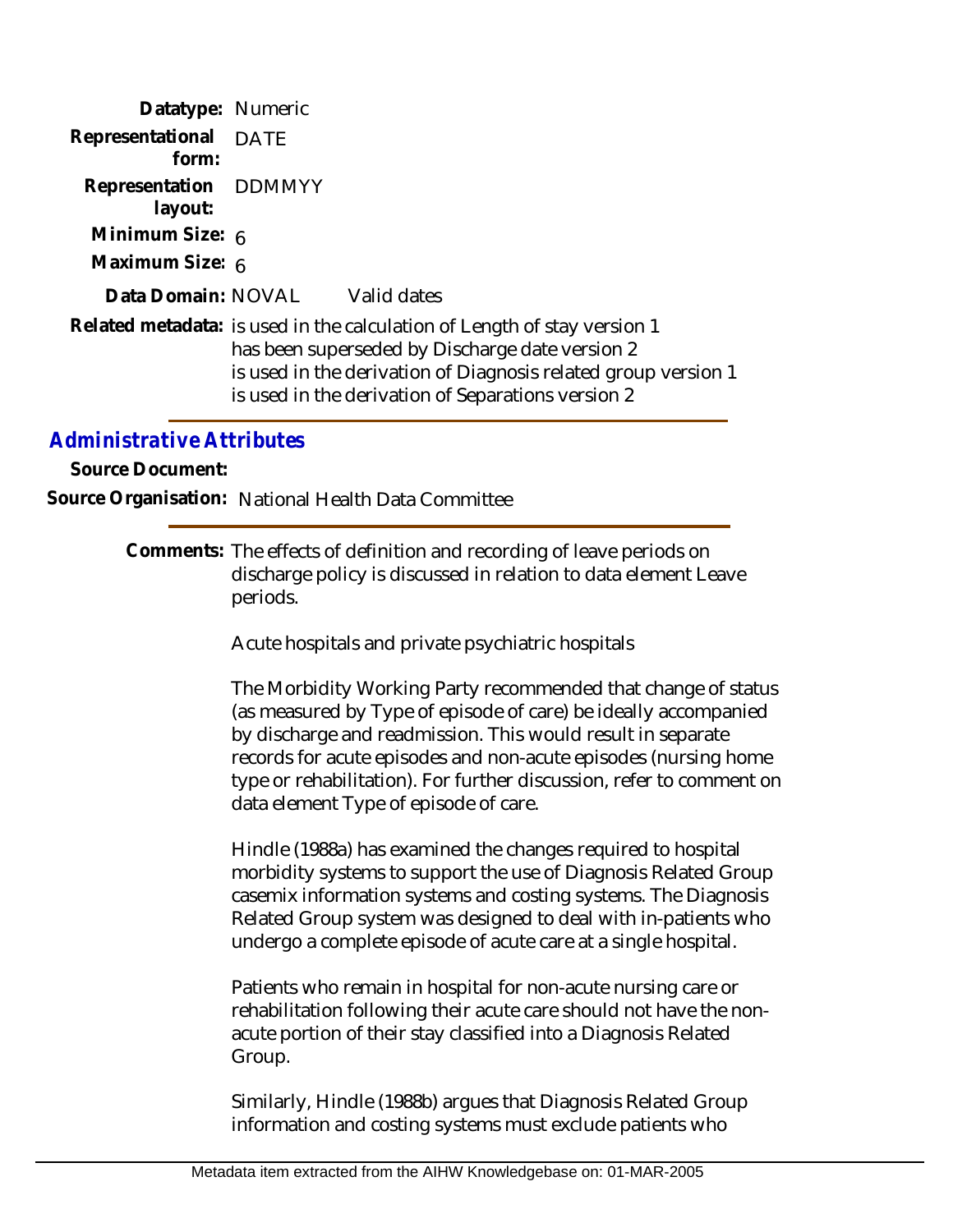required no acute care during the entire episode. The typical case is the Nursing Home Type Patient, who is accommodated in a hospital because there is no alternative facility. Many country hospitals are, in effect, both acute care hospitals and nursing homes. There are also some metropolitan hospitals which have non-acute care facilities on site, such as rehabilitation or psychiatric units, because it is convenient to link acute and non-acute activities. For whatever reason, non-acute episodes have quite different cost structures, and must be separated from Diagnosis Related Groups. Hindle argued that:

'It makes no sense to assign non-acute in-patients to Diagnosis Related Groups. Take for example, the elderly patient who was admitted for a fracture, and then subsequently remains indefinitely for nursing care. In some States, this type of patient could be assigned to a surgical Diagnosis Related Group; even though his or her length of stay might be 1000 days, and the average length of stay for that Diagnosis Related Group will only be a few days. Most of the days of stay and resultant costs have no connection with the original in-patient episodes: the Diagnosis Related Group, lasting only a few days; and a prolonged period of non-acute care for which the Diagnosis Related Group classification is not suitable.

'In future, it will be necessary to split this kind of episode into acute and non-acute parts. This is, in fact, already done in a few circumstances; such as when a patient is admitted to hospital X for non-acute care, and subsequently transferred to hospital Y for acute care. Moreover, if the patient were then transferred back to hospital X after the acute episode at hospital Y, another discharge and admission would be counted. Why should the workload be measured in a completely different way if the patient remains in hospital X for the acute episode'

'It follows that discharge abstracting systems must not only allow the acute part of the episode to be counted as a Diagnosis Related Group, but also ensure that the non-acute days are separately counted. The latter are products of the hospital, like the Diagnosis Related Group; but they are additional to the Diagnosis Related Group.'

Hindle recommended that acute and non-acute phases of the episode should be treated as separate episodes. The Morbidity Working Party agreed that this was the preferred approach (see comment on item P21) and recommended that those States and Territories which did not discharge and readmit upon status transfer should make provision for recording at least two status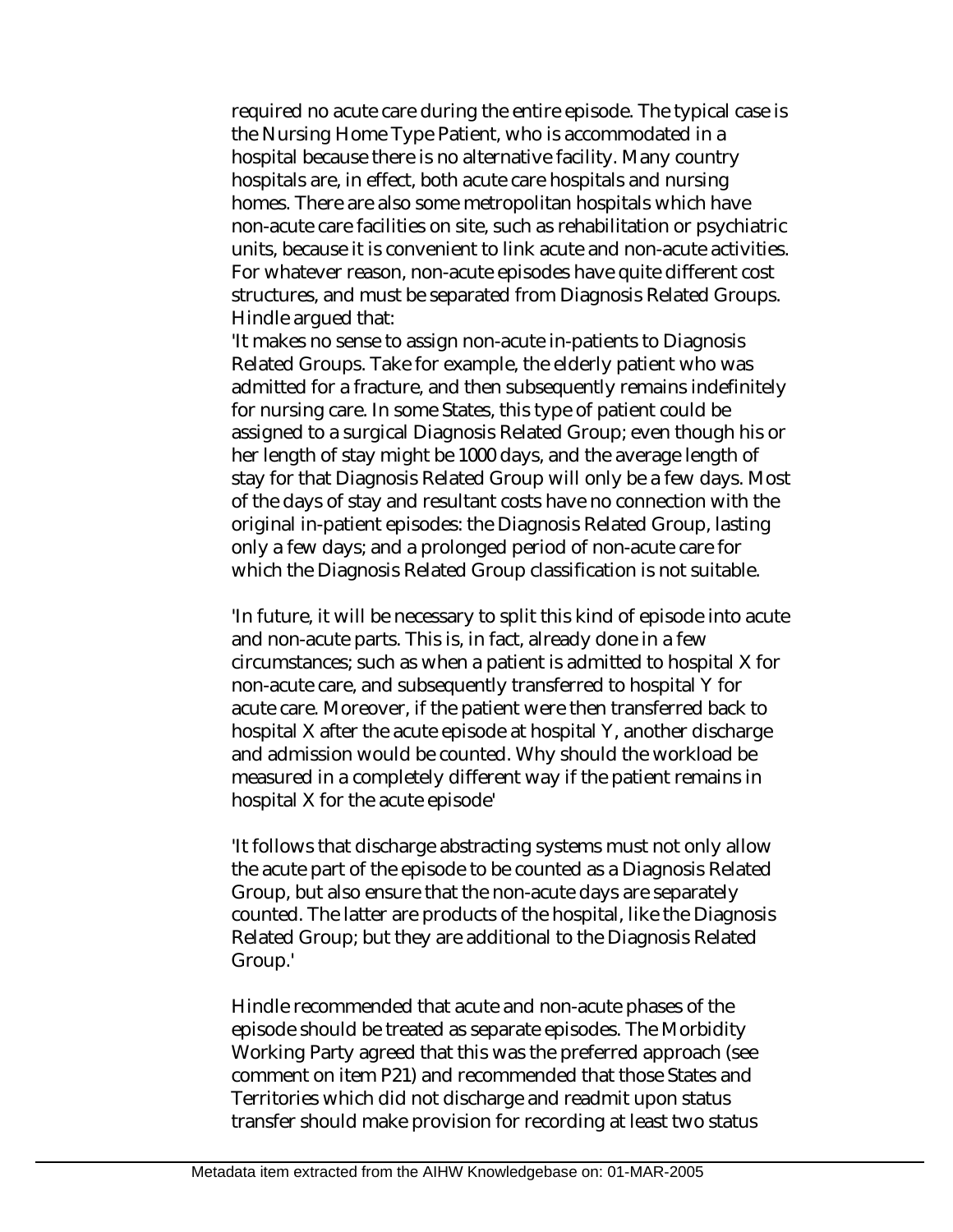changes (according to the categories specified for item P21 'Type of episode of care') and the dates on which those status changes occurred.

A minimum of two change-of-status fields would be necessary to cope with patients who go from acute care to rehabilitation to nursing home type care. In this approach, the principal diagnosis relates to the acute episode. The major drawback of this approach is that there may be considerable time lags (many months or even years) before the acute episode enters the morbidity collection.

#### Public psychiatric hospitals

Discharge policies for public psychiatric hospitals vary between the States in relation to the treatment of leave periods (discussed under item P27) and of legal status change. Victoria discharges patients of psychiatric hospitals and readmits them on change of status under the Mental Health Act 1986 (Vic) (but record this under a data item for discharge status). Other States do not do this. For psychiatric units in acute public hospitals, Victoria currently discharges and readmits patients who take weekend leave.

For the purposes of the National Minimum Data Set, change of status under the Mental Health Act is not considered to result in discharge and readmission for in-patients of public psychiatric hospitals.

For the purposes of the data set, Victoria will statistically link patient episodes generated by acute hospital psychiatric patients who are discharged and readmitted for weekend leave, and patient episodes resulting from change of status under the Mental Health Act 1986 (Vic). (See item P27 'Leave periods' for further comments.)

#### Nursing homes

Nursing home patients are not discharged and readmitted on change of Resident Classification Instrument level.

#### Statistical discharge at year end

Hindle (1988) proposed that a discharge form be completed for each continuing non-acute in-patient at the end of the year (or other reporting period) so that the occupied bed-days for that patient are included in each reporting year.